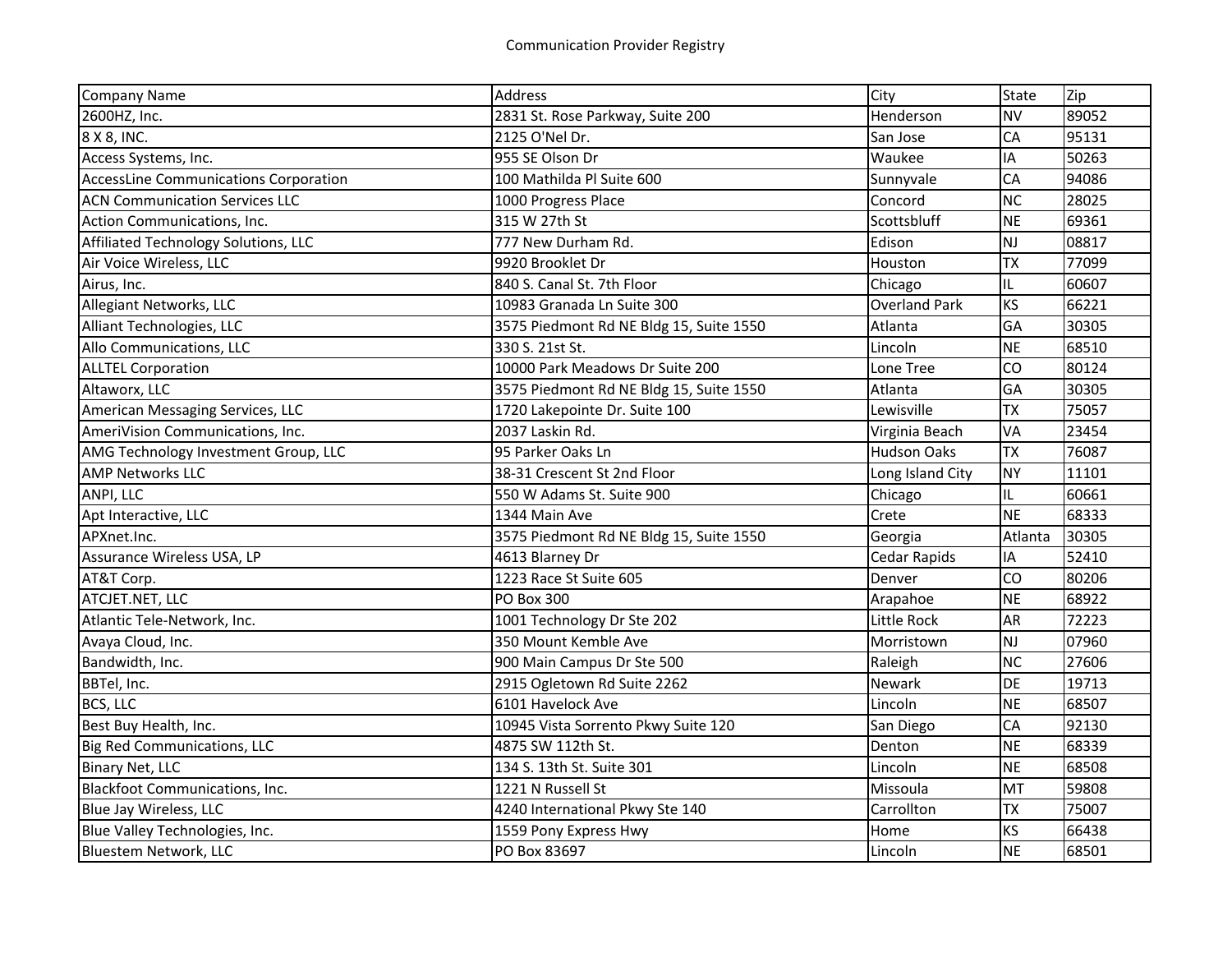| Board of Regents of the University of Nebraska        | Canfield Administration Building North ADMN 332 | Lincoln              | <b>NE</b> | 68588-0203    |
|-------------------------------------------------------|-------------------------------------------------|----------------------|-----------|---------------|
| Boomerang Wireless, LLC                               | 415 1st St SE                                   | Cedar Rapids         | IA        | 52401         |
| <b>Broadband Dynamics, LLC</b>                        | 8757 E Via De Commercio Fl 1                    | Scottsdale           | <b>AZ</b> | 85258         |
| Broadsmart Global, Inc.                               | 525 Almanor Ave Suite 200                       | Sunnyvale            | CA        | 94085         |
| <b>BroadSoft Adaption LLC</b>                         | 170 W Tasman Dr                                 | San Jose             | CA        | 95134         |
| BT Americas Inc.                                      | 11440 Commerce Park Dr Ste 100                  | Reston               | VA        | 20191         |
| BullsEye Telecom, Inc.                                | 25925 Telegraph Rd Ste 2110                     | Southfield           | MI        | 48033         |
| Cable One VoIP LLC                                    | 210 E. Earll Dr                                 | Phoenix              | <b>AZ</b> | 85012         |
| Cable One, Inc.                                       | 210 E Earll Dr                                  | Phoenix              | <b>AZ</b> | 85012         |
| Cable USA III, LLC                                    | Po Box 2299                                     | Scottsbluff          | <b>NE</b> | 69363         |
| CallShaper, LLC                                       | 5009 Honeygo Center Dr Ste 205                  | Perry Hall           | <b>MD</b> | 21128         |
| CallTower, Inc.                                       | 11456 S Temple Dr                               | South Jordan         | UT        | 84095         |
| Cause Based Commerce, Inc.                            | 8111 Cheviot Rd. Suite 201                      | Cincinnati           | OH        | 45247         |
| Celito Communications, Inc.                           | 1400 Sunday Dr Suite 105                        | Raleigh              | <b>NC</b> | 27607         |
| CenCom, Inc.                                          | 110 E Elk St                                    | Jackson              | <b>NE</b> | 68743         |
| Center Cable Co.                                      | PO Box 117                                      | Greeley              | <b>NE</b> | 68842         |
| <b>CenturyLink Communications LLC</b>                 | 100 CenturyLink Dr                              | Monroe               | LA        | 71203         |
| <b>Cintex Wireless LLC</b>                            | 9920 Brooklet Dr                                | Houston              | <b>TX</b> | 77099         |
| Claro Enterprise Solutions, LLC                       | 3350 Sw 148th Ave Ste 400                       | Miramar              | <b>FL</b> | 33027         |
| Clay County Rural Telephone Cooperative, Inc.         | 2 S West St                                     | Cloverdale           | IN        | 46120         |
| Clear Live, LLC                                       | 1309 Coffeen Ave Suite 1200                     | Sheridan             | <b>WY</b> | 82801         |
| Cloudcall, Inc.                                       | 268 Congress St 6th Floor                       | Boston               | MA        | 02210         |
| Coeo Solutions, LLC                                   | 1901 Butterfield Rd Ste 150                     | Downers Grove        | IL        | 60515         |
| Cogent Communications, Inc.                           | 2450 N. St. NW 4th Floor                        | Washington           | <b>DC</b> | 20037         |
| Comcast OTR1, LLC                                     | 200 Cresson Blvd.                               | Phoenixville         | PA        | 19460         |
| Comm-Core, LLC                                        | 3820 S Dixie Highway                            | Lima                 | OH        | 45806         |
| commio, LLC                                           | 5420 Wade Park Dr Suite 100                     | Raleigh              | <b>NC</b> | 27607         |
| Communication Innovators, Inc.                        | 1301 NE 56th St                                 | <b>Pleasant Hill</b> | IA        | 50327         |
| Community Internet Systems, Inc.                      | PO Box 466                                      | Albion               | <b>NE</b> | 68620         |
| Computassist, LLC                                     | 2622 S 166th Cir                                | Omaha                | <b>NE</b> | 68130         |
| Computer Concepts, Inc.                               | 819 Diers Ave. Suite 6                          | <b>Grand Island</b>  | <b>NE</b> | 68803         |
| Consolidated Communications Enterprise Services, Inc. | 350 S Loop 336 W                                | Conroe               | <b>TX</b> | 77304         |
| Consumer Cellular, Inc.                               | 12447 SW 69th Ave                               | Portland             | <b>OR</b> | 97223         |
| Convergia, Inc.                                       | 237 Hymus Blvd.                                 | Pointe-Claire        | Quebec    | <b>H9R5C7</b> |
| Covoda Communications, Inc.                           | 3575 Piedmont Rd NE Bldg 15, Suite 1550         | Atlanta              | GA        | 30305         |
| Cox Nebraska Telcom, LLC                              | 6205-B Peachtree Dunwoody Rd M/S CP-12          | Atlanta              | GA        | 30328         |
| Cox Strategic Services, LLC                           | 6205-B Peachtree Dunwoody Rd M/S CP-12          | Atlanta              | GA        | 30328         |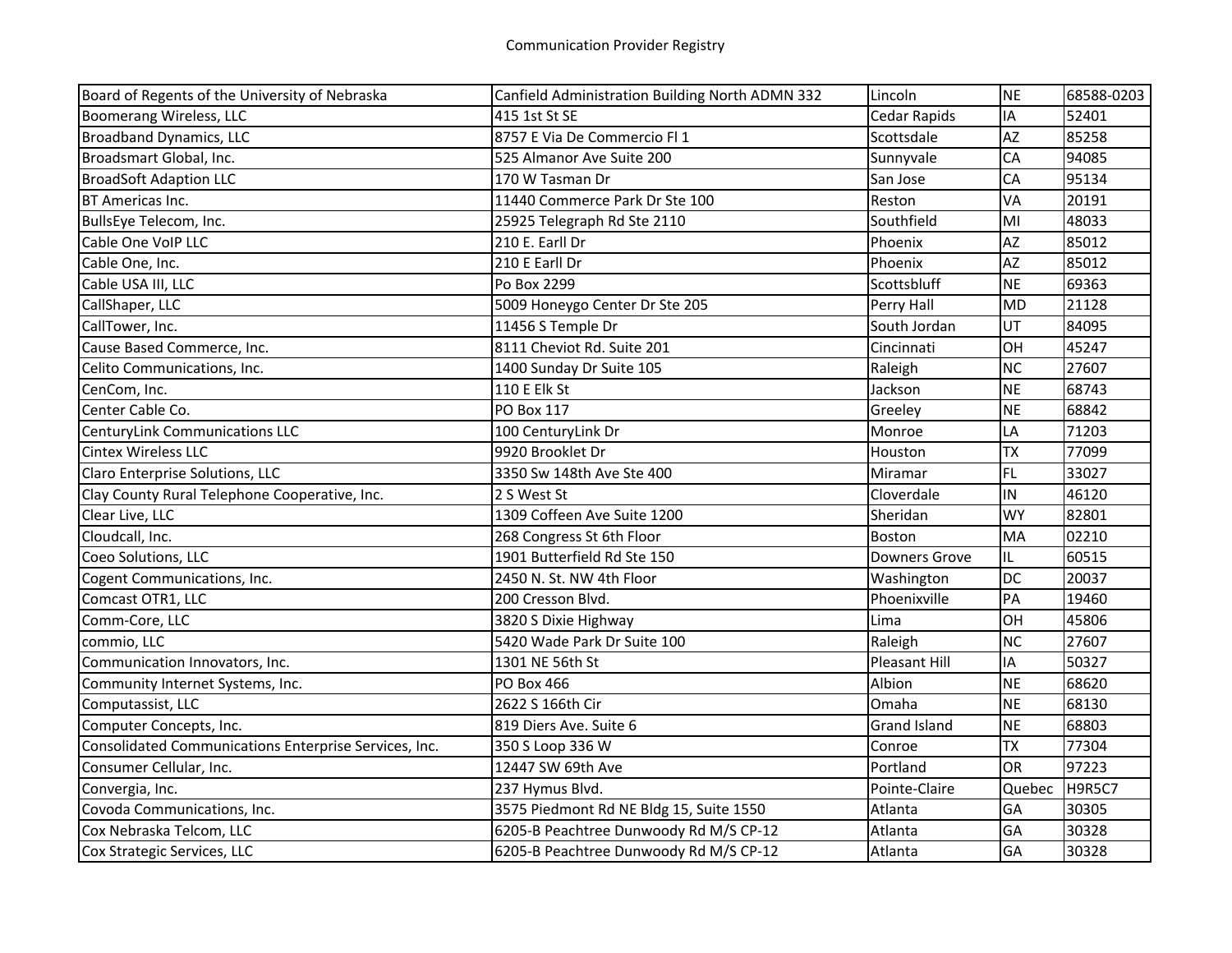| Cox Wireless, LLC                         | 6205-A Peachtree Dunwoody Rd                   | Atlanta               | <b>GA</b> | 30328 |
|-------------------------------------------|------------------------------------------------|-----------------------|-----------|-------|
| Cricket Wireless, LLC                     | 1223 Race St. Suite 605                        | Denver                | CO        | 80206 |
| CSC Wireless, LLC                         | 5830 Granite Pkwy Suite 600                    | Plano                 | <b>TX</b> | 75024 |
| Dagobah Systems, Inc.                     | 651 N. Broad St Suite 206                      | Middletown            | <b>DE</b> | 19709 |
| DataBytes, Inc.                           | 312 S Delaware Ave                             | <b>Bartlesville</b>   | OK        | 74003 |
| Dialpad, Inc.                             | 3001 Bishop Dr Suite 400A                      | San Ramon             | CA        | 94583 |
| Diode Cable Co                            | 318 Commercial St PO Box 218                   | Diller                | <b>NE</b> | 68342 |
| Diode Telecom, Inc.                       | 318 Commercial St Po Box 236                   | Diller                | <b>NE</b> | 68342 |
| Dish Wireless, LLC                        | 9601 S Meridian Blvd                           | Englewood             | CO        | 80112 |
| Distributed Computing, Inc.               | 1700 Union Ave Suite B                         | Baltimore             | <b>MD</b> | 21211 |
| DSCI, LLC                                 | 5950 Canoga Ave Suite 350                      | <b>Woodland Hills</b> | CA        | 91367 |
| DynaLink Communications, Inc.             | 927 McDonald Ave                               | Brooklyn              | <b>NY</b> | 11218 |
| Eagle Broadband Investment, LLC           | 4 International Dr                             | <b>Rye Brook</b>      | <b>NY</b> | 10573 |
| EarthGrid PBC                             | 2625 Alcatraz Ave Suite 111                    | Berkeley              | CA        | 94705 |
| Earthlink, LLC                            | 980 Hammond Dr Suite 400                       | Atlanta               | GA        | 30328 |
| Easy Telephone Services Company           | 4352 SE 95th St                                | Ocala                 | <b>FL</b> | 34480 |
| <b>Edgar Rental Corporation</b>           | 510 SE 31st St                                 | Cape Coral            | <b>FL</b> | 33904 |
| Efanz, Inc.                               | 20507 Nicholas Circle Suite 100                | Elkhorn               | <b>NE</b> | 68022 |
| Electric Lightwave LLC                    | 2800 Campus Dr Suite 140                       | Plymouth              | <b>MN</b> | 55441 |
| <b>ENA Healthcare Services, LLC</b>       | 618 Grassmere Park Dr Suite 12                 | Nashville             | <b>TN</b> | 37211 |
| eNetworks, LLC                            | 10130 Mallard Creek Rd Ste 300                 | Charlotte             | <b>NC</b> | 28262 |
| <b>Enhanced Communications Group, LLC</b> | PO Box 936                                     | Bartlesville          | OK        | 74005 |
| <b>Epixtar Communications Corporation</b> | Po Box 14213                                   | Ft Lauderdale         | <b>FL</b> | 33302 |
| Estech Systems, Inc.                      | 3701 E Plano Pkwy Ste 100                      | Plano                 | <b>TX</b> | 75074 |
| Evertek, Inc.                             | 216 North Main St.                             | Everly                | IA        | 51338 |
| <b>Excellus Communications, LLC</b>       | 9928 Anthony Place                             | <b>Beverly Hills</b>  | CA        | 90210 |
| Excess Telecom, Inc.                      | 9928 Anthony Place                             | <b>Beverly Hills</b>  | CA        | 90210 |
| <b>Exiant Communications LLC</b>          | 1213-J Liberty Rd # 216                        | Eldersburg            | <b>MD</b> | 21784 |
| Fibervision, LLC                          | 920 E. 56th St. Suite B                        | Kearney               | <b>NE</b> | 68847 |
| Flash Wireless, LLC                       | 1000 Progress Place NE                         | Concord               | <b>NC</b> | 28025 |
| Fonality, Inc.                            | 5340 Legacy Dr Ste 155                         | Plano                 | <b>TX</b> | 75024 |
| Fore Street Telecom, LLC                  | 7 Custom Houst St 5th Fl                       | Portland              | <b>ME</b> | 04101 |
| Fractel, LLC                              | 122 4th Ave Suite 201                          | Indialantic           | <b>FL</b> | 32903 |
| <b>Framework Communications LLC</b>       | 700 N Sacramento Blvd Suite 101                | Chicago               | IL        | 60612 |
| France Telecom Corporate Solutions, LLC   | 13865 Sunrise Valley Dr CC Bldg. #2, Suite 425 | Herndon               | VA        | 20171 |
| Frontier Communications of America, Inc.  | 2378 Wilshire Blvd.                            | Mound                 | <b>MN</b> | 55364 |
| Fusion, LLC                               | 210 Interstate North Pkwy Suite 200            | Atlanta               | GA        | 30339 |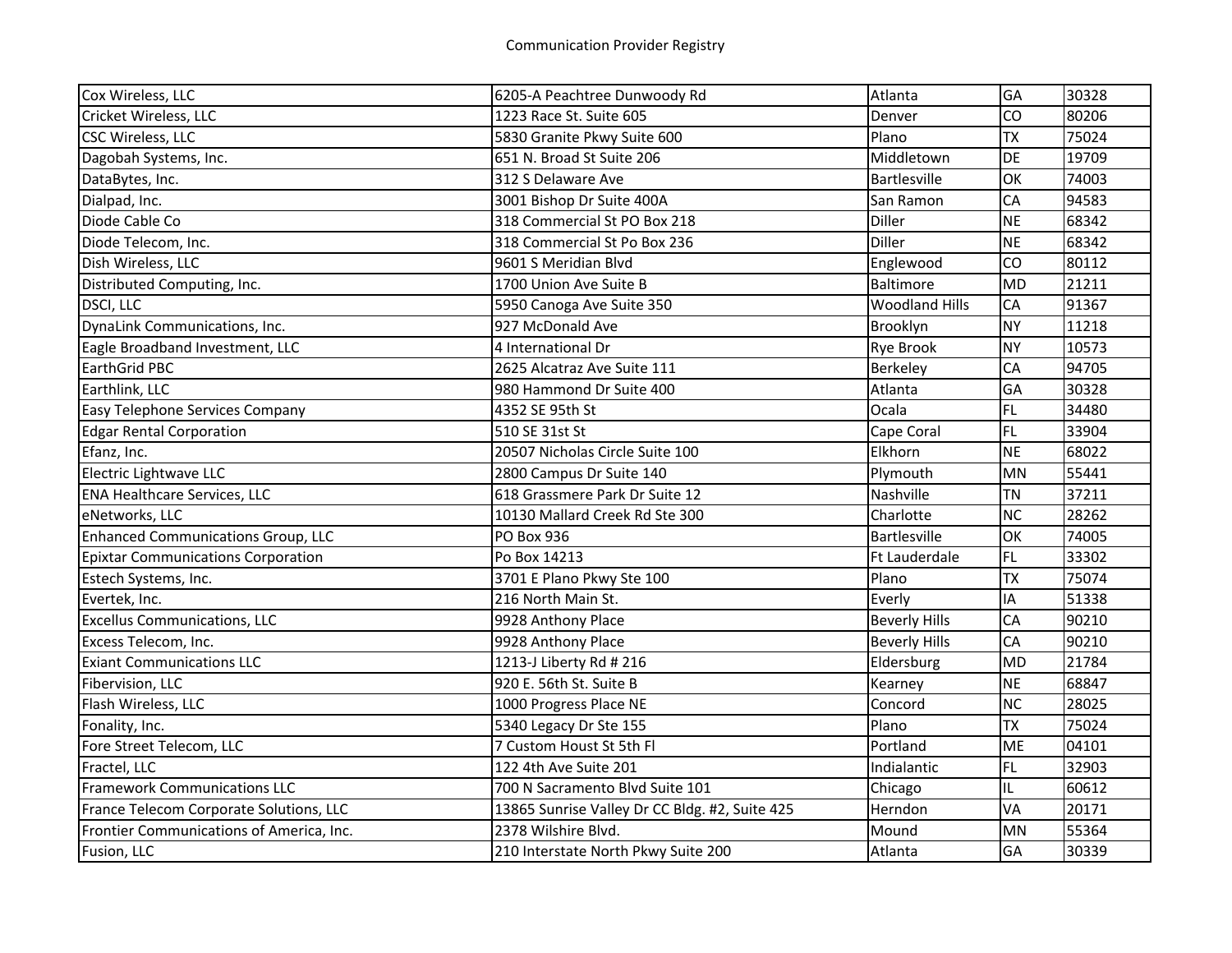| Fuze, Inc.                                   | 2 Copley Place Suite 7000               | <b>Boston</b>        | MA        | 02116      |
|----------------------------------------------|-----------------------------------------|----------------------|-----------|------------|
| Gabb Wireless, Inc.                          | 1881 W Traverse Pkwy Suite E #214       | Lehi                 | UT        | 84043      |
| Gabbit, LLC                                  | 9415 Dielman Rock Island Industrial Dr. | St. Louis            | <b>MO</b> | 63132      |
| Garmin Services, Inc.                        | 1200 E 151st St                         | Olathe               | <b>KS</b> | 66062      |
| Glenwood Telecommunications, Inc.            | PO Box 97                               | <b>Blue Hill</b>     | <b>NE</b> | 68930      |
| Global Connection Inc. of America            | 842 Monmouth St                         | Newport              | KY        | 41071      |
| Globalstar, Inc.                             | 1351 Holiday Square Blvd                | Covington            | LA        | 70433      |
| GoDaddy.com,LLC                              | 2155 East GoDaddy Way                   | Tempe                | <b>AZ</b> | 85284      |
| Gogo, LLC                                    | 111 N Canal St. Suite 1500              | Chicago              | IL        | 60606      |
| GoldnSilver.com, Inc.                        | 15671 Fountain Hills Dr.                | Omaha                | <b>NE</b> | 68118      |
| Google North America, Inc.                   | 1600 Amphitheatre Pkwy.                 | <b>Mountain View</b> | CA        | 94043      |
| Google Voice, Inc.                           | 12396 Grant St                          | Thornton             | CO        | 80241      |
| GoTo Communications, Inc.                    | 2570 W. 600 North                       | Lindon               | UT        | 84042      |
| Granite Telecommunications, LLC              | 100 Newport Ave. Ext 1                  | Quincy               | MA        | 02171-1734 |
| Great Plains Broadband, LLC                  | PO Box 500 1600 Great Plains Centre     | Blair                | <b>NE</b> | 68008      |
| GreatCall, Inc.                              | 10945 Vista Sorrento Pkwy. Suite 120    | San Diego            | CA        | 92130-8698 |
| Greenfly Networks, Inc.                      | 222 N 32nd Suite 904                    | <b>Billings</b>      | MT        | 59101      |
| Hamilton Long Distance Company               | 1006 12th St.                           | Aurora               | <b>NE</b> | 68818      |
| Hamilton.net, Inc.                           | 1006 12th St.                           | Aurora               | <b>NE</b> | 68818      |
| Hartington Telecommunications Co., Inc.      | 103 W Centre St PO Box 157              | Hartington           | <b>NE</b> | 68739      |
| <b>HD Carrier LLC</b>                        | 170 S Green Valley Pkwy Ste 300         | Henderson            | <b>NV</b> | 89012      |
| Hello Mobile Telecom LLC                     | 499 E Sheridan St Suite 400             | Dania                | <b>FL</b> | 33004      |
| Hershey Cooperative Telephone Company        | <b>PO Box 235</b>                       | Hershey              | <b>NE</b> | 69143      |
| HH Ventures, LLC                             | 955 Kacena Rd. Suite A                  | Hiawatha             | IA        | 52233      |
| <b>HNS</b>                                   | 11717 Exploration Lane                  | Germantown           | <b>MD</b> | 20876      |
| Hughes Network Systems, LLC                  | 11717 Exploration Lane                  | Germantown           | <b>MD</b> | 20876      |
| Huntel Communications, Inc.                  | 14109 S St.                             | Omaha                | <b>NE</b> | 68137      |
| Hypercore Networks, Inc.                     | 2024 W 15th St Ste F331                 | Plano                | <b>TX</b> | 75075      |
| iCommerce Services, Inc.                     | 200 Central Ave                         | Osseo                | <b>MN</b> | 55369      |
| IDT Domestic Telecom, Inc.                   | 520 Broad St                            | <b>Newark</b>        | <b>NJ</b> | 07102      |
| ILOKA, Inc.                                  | 160 Inverness Dr. West Suite 100        | Englewood            | CO        | 80112      |
| IM Telecom, LLC                              | 500 N Central Expressway Suite 202      | Plano                | <b>TX</b> | 75074      |
| inContact, Inc.                              | 75 W. Town Ridge Pkwy. Tower 1          | Sandy                | UT        | 84070-5522 |
| Innovative Telephone and Data Solutions, LLC | 222 Deer Pain Dr                        | Dixon                | IL        | 61021      |
| Insight Mobile, Inc.                         | 12301 Wilshire Blvd Suite 303           | Los Angeles          | CA        | 90025      |
| Intelegrated, LLC                            | PO Box 88813                            | <b>Sioux Falls</b>   | SD        | 57109      |
| Interface Security Systems, LLC              | 3773 Corporate Center Dr.               | <b>Earth City</b>    | <b>MO</b> | 63045      |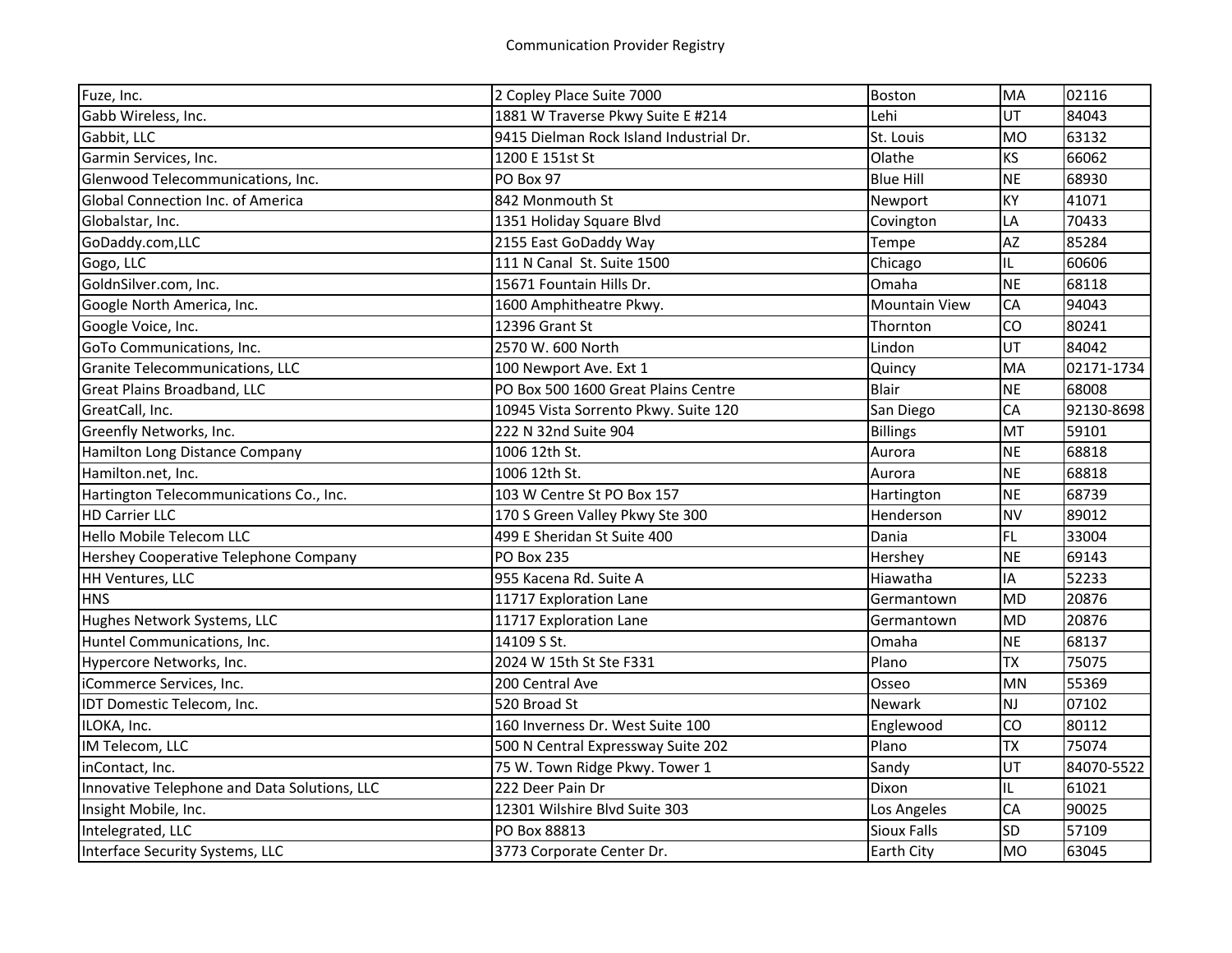| Intermedia Voice Services, Inc.                | 100 Mathilda Pl Suite 600                   | Sunnyvale              | CA        | 94086      |
|------------------------------------------------|---------------------------------------------|------------------------|-----------|------------|
| Internet Nebraska Corporation                  | Po Box 5301                                 | Lincoln                | <b>NE</b> | 68505      |
| Intrado IP Communications, Inc.                | 1601 Dry Creek Dr.                          | Longmont               | CO        | 80503      |
| InTTec, Inc.                                   | PO Box 2799                                 | Gillette               | <b>WY</b> | 82717      |
| Inventive Wireless of Nebraska, LLC            | 1225 Sage St                                | Scottsbluff            | <b>NE</b> | 69341      |
| Inviacom, Inc.                                 | 2022 Van Buren Ave Ste 100                  | Indian Trail           | <b>NC</b> | 28079      |
| IP Horizon LLC                                 | 2865 Sunrise Blvd Suite 220                 | Rancho Cordova         | CA        | 95742      |
| IP Networked Services, Inc.                    | 1950 Hassell Rd.                            | <b>Hoffman Estates</b> | IL.       | 60169      |
| iTalk Global Communications, Inc.              | 1120 S Capital Of Texas Hwy Ste 110 Bldg 3, | W Lake Hills           | <b>TX</b> | 78746      |
| <b>ITC Global Networks, LLC</b>                | 4242 Mauch Chunk Rd                         | Coplay                 | PA        | 18037      |
| <b>ITL Global Services, LLC</b>                | 120 E Main St Suite 145                     | Ramsey                 | NJ        | 07446      |
| i-Wireless, LLC                                | 1 Levee Way Suite 3104                      | Newport                | KY        | 41071      |
| JBN Telephone Company, Inc.                    | PO Box 111                                  | Holton                 | KS        | 66436-1506 |
| JiveTel, Inc.                                  | 2 Brooks Edge Dr                            | New City               | <b>NY</b> | 10956      |
| <b>JMZ Corporation</b>                         | 800 W Miller Rd                             | Iola                   | KS        | 66749      |
| K & M Telephone Company, Inc.                  | 101 S. Victoria St. PO Box 187              | Chambers               | <b>NE</b> | 68725      |
| KDDI America, Inc.                             | 7 Teleport                                  | Staten Island          | <b>NY</b> | 10311      |
| KDSI, Inc.                                     | 1004 W Oklahoma Ave                         | <b>Grand Island</b>    | <b>NE</b> | 68801      |
| Konica Minolta Business Solutions U.S.A., Inc. | 100 Williams Dr.                            | Ramsey                 | NJ        | 07446      |
| Lexvor, Inc.                                   | 19800 MacArthur Blvd. Suite 300             | Irvine                 | CA        | 92612      |
| Light Source Communication, LLC                | 13909 Pennsylvania Rd. Suite C              | Riverview              | MI        | 48195-7502 |
| Lingo Telecom, LLC                             | 9330 LBJ Freeway Suite 944                  | <b>Dallas</b>          | <b>TX</b> | 75243      |
| Locus Telecommunications, LLC                  | 2200 Fletcher Ave Suite 600                 | Fort Lee               | <b>NJ</b> | 07024      |
| <b>LTD Broadband LLC</b>                       | 69 Teahouse St                              | Las Vegas              | <b>NV</b> | 89138      |
| Lycamobile USA, Inc.                           | 24 Commerce St. Suite 100                   | Newark                 | <b>NJ</b> | 07102      |
| MagicJack SMB, Inc.                            | 931 Village Blvd Suite 905                  | West Palm Beach        | FL        | 33409      |
| Magna5, LLC                                    | 3001 Dallas Pkwy Ste. 610                   | Frisco                 | <b>TX</b> | 75034      |
| <b>Mainstay Technologies</b>                   | 1000 N Main St                              | Henderson              | <b>NE</b> | 68371-0487 |
| Marco Technologies, LLC                        | 4510 Heatherwood Rd                         | St. Cloud              | MN        | 56301      |
| Marconi Wireless Holdings, LLC                 | 931 Village Blvd. Suite 905                 | West Palm Beach        | FL.       | 33409      |
| Masergy Cloud Communications, Inc.             | 2740 N. Dallas Pkwy. Suite 260              | Plano                  | <b>TX</b> | 75093      |
| <b>Maxsip Telecom Corporation</b>              | 708 Central Ave                             | Woodmere               | <b>NY</b> | 11598      |
| McCookNet, Inc.                                | Po Box 1014                                 | Mccook                 | <b>NE</b> | 69001      |
| MCI Communications Services, LLC               | 10000 Park Meadows Dr Suite 200             | Lone Tree              | CO        | 80124      |
| MetroPCS Michigan, LLC                         | PO Box 10076                                | Cedar Rapids           | IA        | 52410      |
| Midstates Data Transport, LLC                  | 1548 Front St., Suite 301 PO Box 634        | Blair                  | <b>NE</b> | 68008      |
| Midwest Networks Development, LLC              | 6070 N. Flint Rd.                           | Glendale               | WI        | 53209      |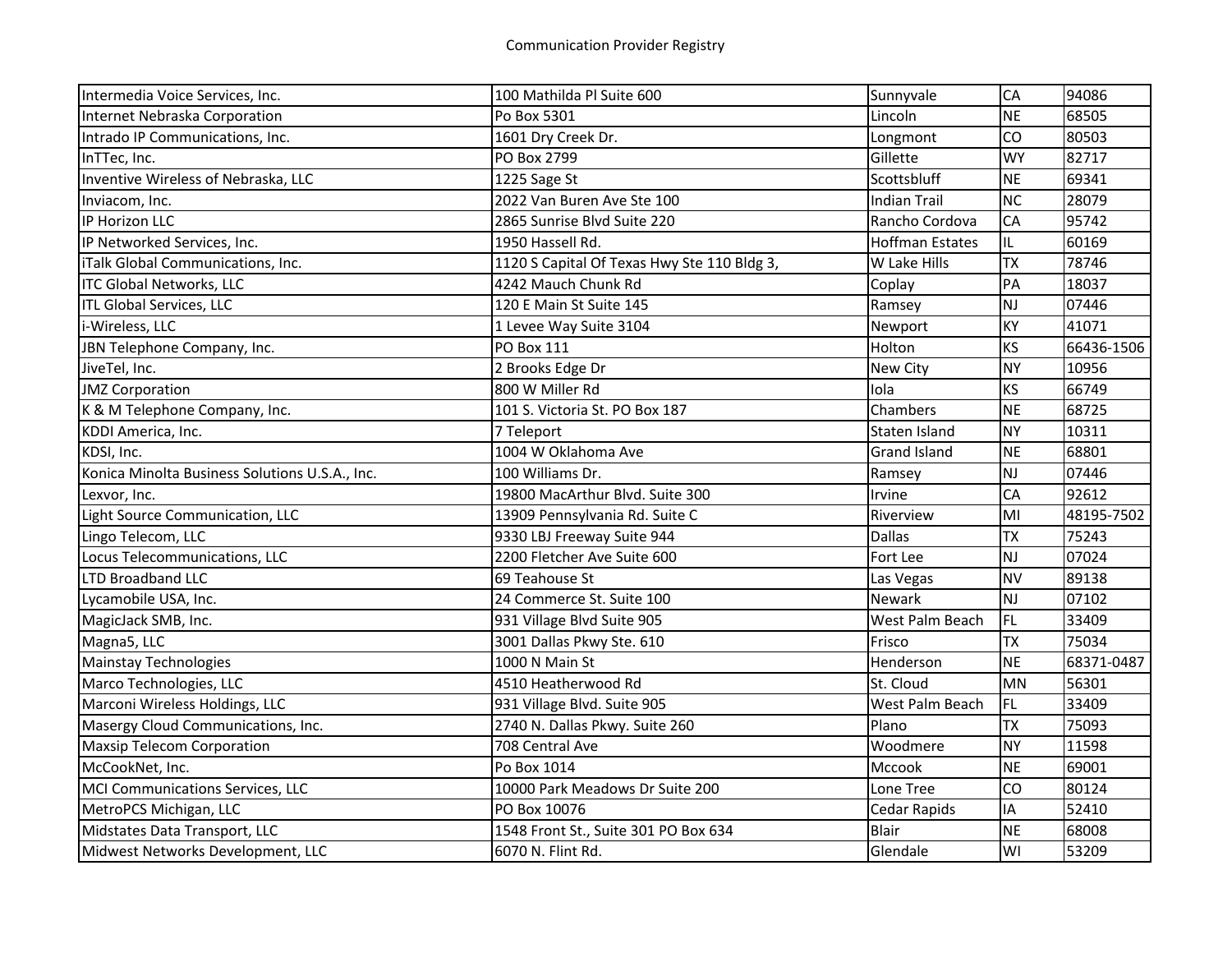| Mitel Cloud Services, Inc.             | 1146 N. Alma School Rd.               | Mesa            | AZ        | 85201-3000 |
|----------------------------------------|---------------------------------------|-----------------|-----------|------------|
| Mobi, Inc.                             | 307 Kamani St Suite A                 | Honolulu        | HI        | 96813      |
| <b>Mobius Communications Company</b>   | <b>PO Box 246</b>                     | Hemingford      | <b>NE</b> | 69348      |
| Momentum Telecom, Inc.                 | 880 Montclair Rd. Suite 400           | Birmingham      | AL        | 35213      |
| NE Colorado Cellular, Inc.             | 1224 W Platte Ave                     | Fort Morgan     | CO        | 80701      |
| NEC Cloud Communications America, Inc. | 3929 W John Carpenter Fwy             | Irving          | <b>TX</b> | 75063      |
| Network Innovations, Inc.              | 350 N Orleans St Suite 1300N          | Chicago         | IL        | 60654      |
| NetZero Wireless, Inc.                 | 931 Village Blvd Suite 905            | West Palm Beach | FL.       | 33409      |
| New Cingular Wireless PCS, LLC         | 1 AT&T Way                            | Bedminster      | <b>NJ</b> | 07921      |
| <b>NewPhone Wireless LLC</b>           | 9920 Brooklet Dr                      | Houston         | <b>TX</b> | 77099      |
| NewPhone Wireless, LLC                 | 9920 Brooklet Dr                      | Houston         | <b>TX</b> | 77099      |
| Nexogy, Inc.                           | 2121 Ponce de Leon Blvd Suite 200     | Miami           | FL        | 33134      |
| Next Level Internet, Inc.              | 10967 Via Frontera                    | San Diego       | CA        | 92127      |
| Nextiva, Inc.                          | 9451 East Via de Ventura              | Scottsdale      | AZ        | 85256      |
| NexVortex, Inc.                        | 510 Spring St. Ste 250                | Herndon         | VA        | 20170      |
| Noble Systems Communications, LLC      | 1200 Ashwood Pkwy Suite 300           | Atlanta         | GA        | 30338      |
| Northeast Nebraska Telephone Company   | 110 E Elk St                          | Jackson         | <b>NE</b> | 68743      |
| NOS Communications, Inc.               | 250 Pilot Road Suite 220              | Las Vegas       | <b>NV</b> | 89119      |
| <b>NOSVA Limited Partnership</b>       | 250 Pilot Rd. Suite 300               | Las Vegas       | <b>NV</b> | 89119      |
| Novega Venture Partners                | 23 Main St                            | Holmdel         | <b>NJ</b> | 07733      |
| Nuso, LLC                              | 6677 Delmar Blvd Suite 300            | University City | <b>MO</b> | 63130      |
| NXTsoft Cybersecurity Solutions, LLC   | 850 Corporate Pkwy Suite 110A         | Birmingham      | AL        | 35242      |
| Omaha Cellular Telephone Company       | 10000 Park Meadows Dr Suite 200       | Lone Tree       | CO        | 80124      |
| Omni-Tech, Inc.                        | 2430 N Lincoln Ave                    | Fremont         | <b>NE</b> | 68025      |
| One Source Networks, Inc.              | 6200 Bridge Point Pkwy Ste 150        | Austin          | <b>TX</b> | 78730      |
| One Voice Communications, Inc.         | 19775 Belmont Executive Plz Suite 410 | Ashburn         | VA        | 20147      |
| Onvoy Spectrum, LLC                    | 550 W Adams St. Suite 900             | Chicago         | IL.       | 60661      |
| Ooma, Inc.                             | 525 Almanor Ave Ste 200               | Sunnyvale       | CA        | 94085      |
| Paige Wireless, LLC                    | 10300 Pella Rd                        | Firth           | <b>NE</b> | 68358      |
| PanTerra Networks, Inc.                | 1737 N. First St Suite 230            | San Jose        | CA        | 95112      |
| Patriot Mobile, LLC                    | 1111 S Main St Suite 101              | Grapevine       | <b>TX</b> | 76051      |
| PBN, LLC                               | 112 S. 5th St. PO Box 113             | Pierce          | <b>NE</b> | 68767      |
| Phone.com, Inc.                        | 184 S Livingston Ave Ste 9-222        | Livingston      | <b>NJ</b> | 07039      |
| Pierce Telephone Company, Inc.         | 112 S. 5th St. PO Box 113             | Pierce          | <b>NE</b> | 68767-0113 |
| Pioneer Telephone, Inc.                | 500 Washington Ave Suite 300          | S. Portland     | <b>ME</b> | 04103      |
| Plintron Technologies USA, LLC         | 40 Lake Bellevue Dr. Suite 350        | Bellevue        | <b>WA</b> | 98005      |
| PNG Telecommunications, Inc.           | 8805 Governors Hill Dr                | Cincinnati      | OH        | 45249      |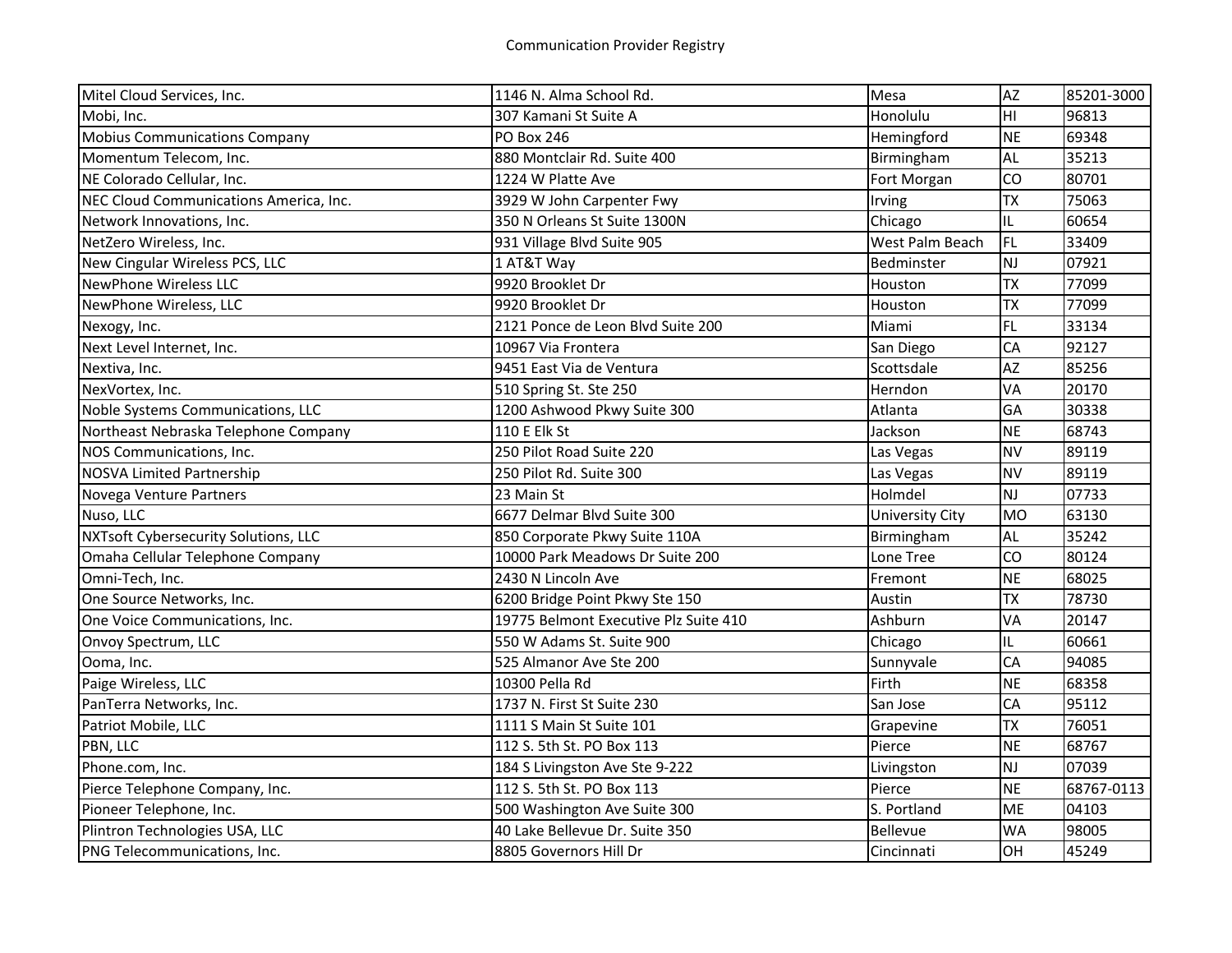| Prairie Hills Wireless, LLC         | <b>PO Box 127</b>                   | Ravenna              | <b>NE</b> | 68869 |
|-------------------------------------|-------------------------------------|----------------------|-----------|-------|
| Pulsar360 Corp.                     | 2915 Ogletown Rd Ste 3240           | Newark               | DE        | 19713 |
| Puretalk Holdings, Inc              | 4113 Monticello St.                 | Covington            | GA        | 30014 |
| Q Fiber, LLC                        | 13116 W 128th St                    | <b>Overland Park</b> | <b>KS</b> | 66213 |
| Quality Voice & Data, Inc.          | 102 Grant St                        | Aurora               | <b>NE</b> | 68818 |
| <b>Qwest Corporation</b>            | 100 CenturyLink Dr                  | Monroe               | LA        | 71203 |
| RadiantIQ, LLC                      | 550 W. Adams St. Suite 900          | Chicago              | IL.       | 60661 |
| Raicom, Inc.                        | 607 Chief St Po Box 645             | Benkelman            | <b>NE</b> | 69021 |
| RCLEC, Inc.                         | 20 Davis Dr.                        | <b>Belmont</b>       | CA        | 94002 |
| Ready Wireless, LLC                 | 415 1st St SE                       | <b>Cedar Rapids</b>  | IA        | 52401 |
| RingCentral, Inc.                   | 20 Davis Dr                         | Belmont              | CA        | 94002 |
| ROK Mobile Inc.                     | 17383 W Sunset Blvd Ste 300         | <b>Pacific Plsds</b> | CA        | 90272 |
| Sage Telecom Communications, LLC    | 1149 S. Hill St. Suite H-400        | Los Angeles          | CA        | 90015 |
| Sangoma US, Inc.                    | 445 Jan Davis Dr                    | Huntsville           | <b>AL</b> | 35806 |
| Securus Technologies, LLC           | 4000 International Parkway          | Carrollton           | <b>TX</b> | 75007 |
| Select Communications, LLC          | 6836 Bee Cave Rd Bldg 3, Suite 205  | Austin               | <b>TX</b> | 76746 |
| Selectel, Inc.                      | 1825 N. Bell St.                    | Fremont              | <b>NE</b> | 68025 |
| ServiceTitan, Inc.                  | 801 N Brand Blvd Suite 700          | Glendale             | CA        | 91203 |
| SI Wireless, LLC                    | 1418 Kensington Square Ct Bldg B    | Murfreesboro         | <b>TN</b> | 37130 |
| SimpleVoip, LLC                     | 9450 SW Gemini Dr. Suite 72108      | Beaverton            | <b>OR</b> | 97008 |
| Single Digits, Inc.                 | 4 Bedford Farms Dr Suite 210        | Bedford              | <b>NH</b> | 03110 |
| Single Point Global, Inc.           | 21720 Red Rum Dr Suite 122          | Ashburn              | VA        | 20147 |
| Sioux City MSA, LP                  | 10000 Park Meadows Dr Suite 200     | Lone Tree            | CO        | 80124 |
| SIP.US LLC                          | 12725 Morris Rd Suite 420           | Alpharetta           | GA        | 30004 |
| Sip2020, LLC                        | 3412 Main St                        | Grandview            | <b>MO</b> | 64030 |
| Skybeam Acquisition Corporation     | 61 Inverness Dr. E. Suite 250       | Englewood            | CO        | 80112 |
| <b>Skype Communications US Corp</b> | One Microsoft Way                   | Remond               | <b>WA</b> | 98052 |
| Skywave Wireless, Inc.              | 121 South Main PO Box 253           | <b>West Point</b>    | <b>NE</b> | 68788 |
| S-Net Communications, Inc.          | 1100 E Woodfield Rd Suite 101       | Schaumburg           | IL        | 60173 |
| South Dakota Network LLC            | 2900 W. 10th St.                    | <b>Sioux Falls</b>   | <b>SD</b> | 57104 |
| Speakerbus Networks, Inc.           | 45 Broadway Ste 2430                | <b>New York</b>      | <b>NY</b> | 10006 |
| Spectrotel of the West, LLC         | 3535 State Hwy 66 Suite 7           | Neptune              | <b>NJ</b> | 07753 |
| Spectrum Advanced Services, LLC     | 12405 Powerscourt Dr.               | St. Louis            | <b>MO</b> | 63131 |
| Spectrum Mobile, LLC                | 12405 Powerscourt Dr.               | St. Louis            | <b>MO</b> | 63131 |
| <b>Spiral Communications LLC</b>    | 800 Central Ave                     | Nebraska City        | <b>NE</b> | 68410 |
| Spok, Inc.                          | 5911 Kingstowne Village Pkwy 6th Fl | Alexandria           | VA        | 22315 |
| Sprint Spectrum LP                  | PO Box 10076                        | <b>Cedar Rapids</b>  | IA        | 52410 |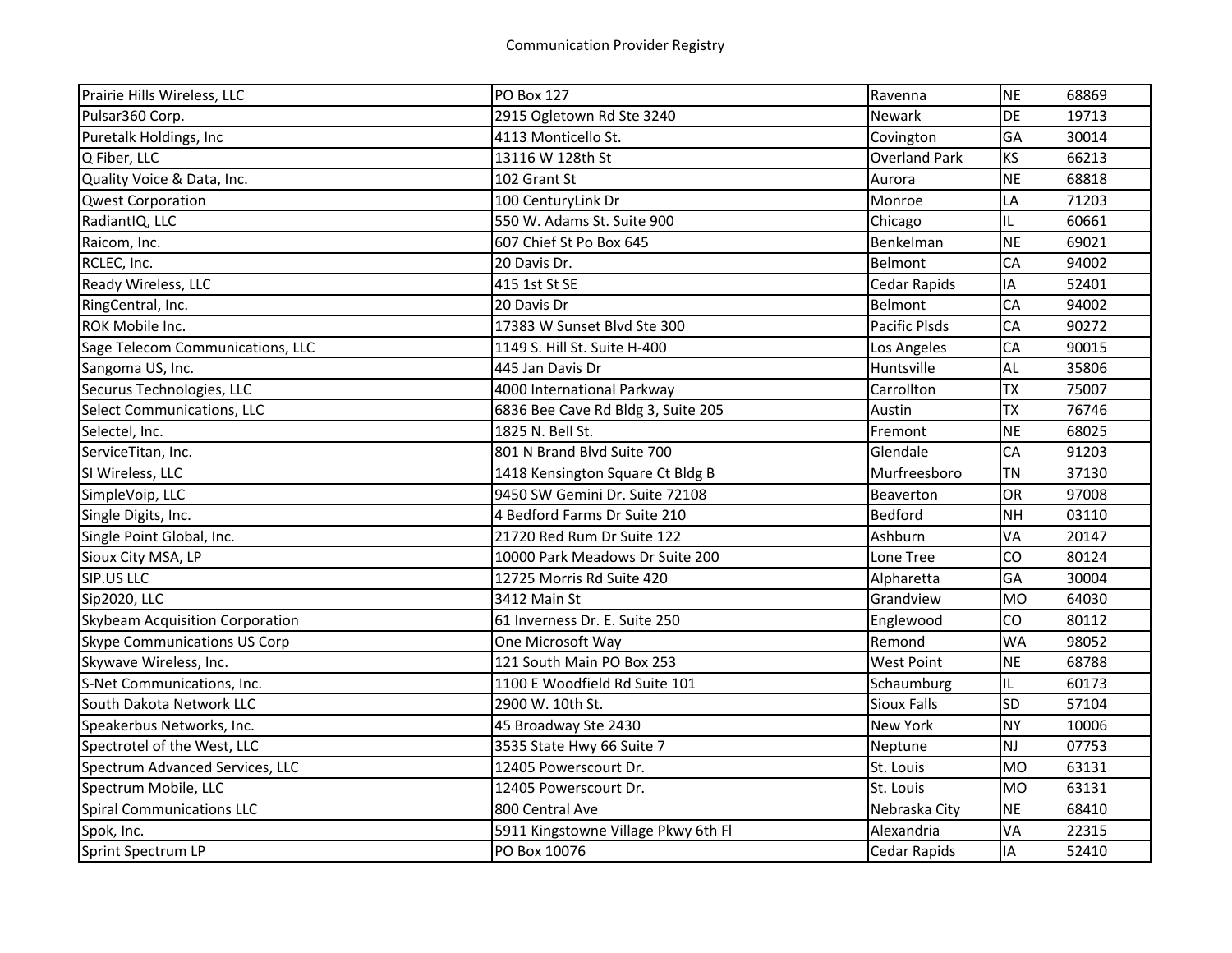| <b>Star2Star Communications LLC</b>          | 301 N Cattlemen Rd Suite 300           | Sarasota               | FL        | 34232 |
|----------------------------------------------|----------------------------------------|------------------------|-----------|-------|
| <b>Stream Communications, LLC</b>            | 14675 Dallas Pkwy Suite 150            | <b>Dallas</b>          | <b>TX</b> | 75254 |
| Strongcord Infrastructure Systems Management | 6230 Shiloh Rd. Suite 205              | Alpharetta             | GA        | 30005 |
| STX Group, LLC                               | 1418 Kensington Square Ct Bldg B       | Murfreesboro           | <b>TN</b> | 37130 |
| Syndeo, LLC                                  | 9221 Corbin Ave Ste 260                | Northridge             | CA        | 91324 |
| T C Telephone, LLC                           | 243 Washington St                      | <b>Red Bluff</b>       | CA        | 96080 |
| Tailwind Voice & Data, Inc.                  | 5929 Baker Rd Suite 470                | Minnetonka             | <b>MN</b> | 55345 |
| TDS Metrocom, LLC                            | 525 Junction Rd.                       | Madison                | WI        | 53717 |
| Tekstar Communications, Inc.                 | 150 Second St SW                       | Perham                 | MN        | 56563 |
| <b>TelAgility Corporation</b>                | 326 First St. Suite 24                 | Annapolis              | <b>MD</b> | 21403 |
| Telco Bill Center, Inc.                      | 2775 Kurtz St Suite 6                  | San Diego              | CA        | 92110 |
| Telebeep, Inc.                               | 2404 Taylor Ave. Suite 100             | Norfolk                | <b>NE</b> | 68701 |
| Telecom West, Inc.                           | 814 E 3rd St Po Box 539                | Alliance               | <b>NE</b> | 69301 |
| Telefonica USA, Inc.                         | 800 Waterford Way Suite 300            | Miami                  | <b>FL</b> | 33126 |
| <b>TelePacific Managed Services</b>          | 620 Third St.                          | San Francisco          | CA        | 94107 |
| Telephone Systems of Nebraska, Inc.          | 3239 W 2nd St                          | <b>Grand Island</b>    | <b>NE</b> | 68803 |
| Teligent IP, Inc.                            | 8156 S Wadsworth Blvd Suite E-354      | Littleton              | CO        | 80128 |
| Tello, LLC                                   | 4780 Ashford Dunwoody Rd Ste A236      | Atlanta                | GA        | 30338 |
| Telmate, LLC                                 | 3120 Fairview Park Drive Suite 300     | <b>Falls Church</b>    | VA        | 22042 |
| Telnet Worldwide, Inc.                       | 31700 Research Park Drive              | <b>Madison Heights</b> | MI        | 48071 |
| <b>Telnyx LLC</b>                            | 311 W Superior St Ste 504              | Chicago                | IL.       | 60654 |
| <b>Telrite Corporation</b>                   | 4113 Monticello St                     | Covington              | GA        | 30014 |
| Tempo Telecom LLC                            | 9330 LBJ Freeway Suite 944             | <b>Dallas</b>          | <b>TX</b> | 75243 |
| Terra Nova Telecom, Inc.                     | 11523 Palmbrush Trail Suite 401        | Lakewood Ranch         | <b>FL</b> | 34202 |
| Terracom, Inc.                               | 745 E Main St                          | Chattanooga            | <b>TN</b> | 37408 |
| The Light Phone, Inc.                        | 19 Morris Ave                          | Brooklyn               | <b>NY</b> | 11205 |
| <b>Thing Technologies</b>                    | 5420 Wade Park Blvd Ste 100            | Raleigh                | <b>NC</b> | 27607 |
| Time Warner Cable Business, LLC              | 12405 powerscourt Dr.                  | Saint Louis            | <b>MO</b> | 63131 |
| Time2Market Cloud Services, LLC              | 1936 Grape St                          | Denver                 | CO        | 80220 |
| <b>T-Mobile Central LLC</b>                  | 4613 Blarney Dr                        | <b>Cedar Rapids</b>    | IA        | 52411 |
| Toly Digital Networks, Inc.                  | 3575 Piedmont Rd NE Bldg 15 Suite 1550 | Atlanta                | GA        | 30305 |
| Ton80 Communications, LLC                    | 213 South Main St                      | Anderson               | SC        | 29624 |
| Touchtone Communications, Inc.               | 3 Wing Dr Suite 103                    | Cedar Knolls           | NJ        | 07927 |
| TracFone Wireless, Inc.                      | 9700 NW 112th Ave.                     | Miami                  | FL        | 33178 |
| Tri-Rural T.V., Inc.                         | Po Box 487                             | Henderson              | <b>NE</b> | 68371 |
| Troomi Wireless, Inc.                        | 3300 N. Triumph Blvd. Suite 100        | Lehi                   | UT        | 84043 |
| Tru Mobility, Inc.                           | PO Box 644150                          | Vero Beach             | FL        | 32964 |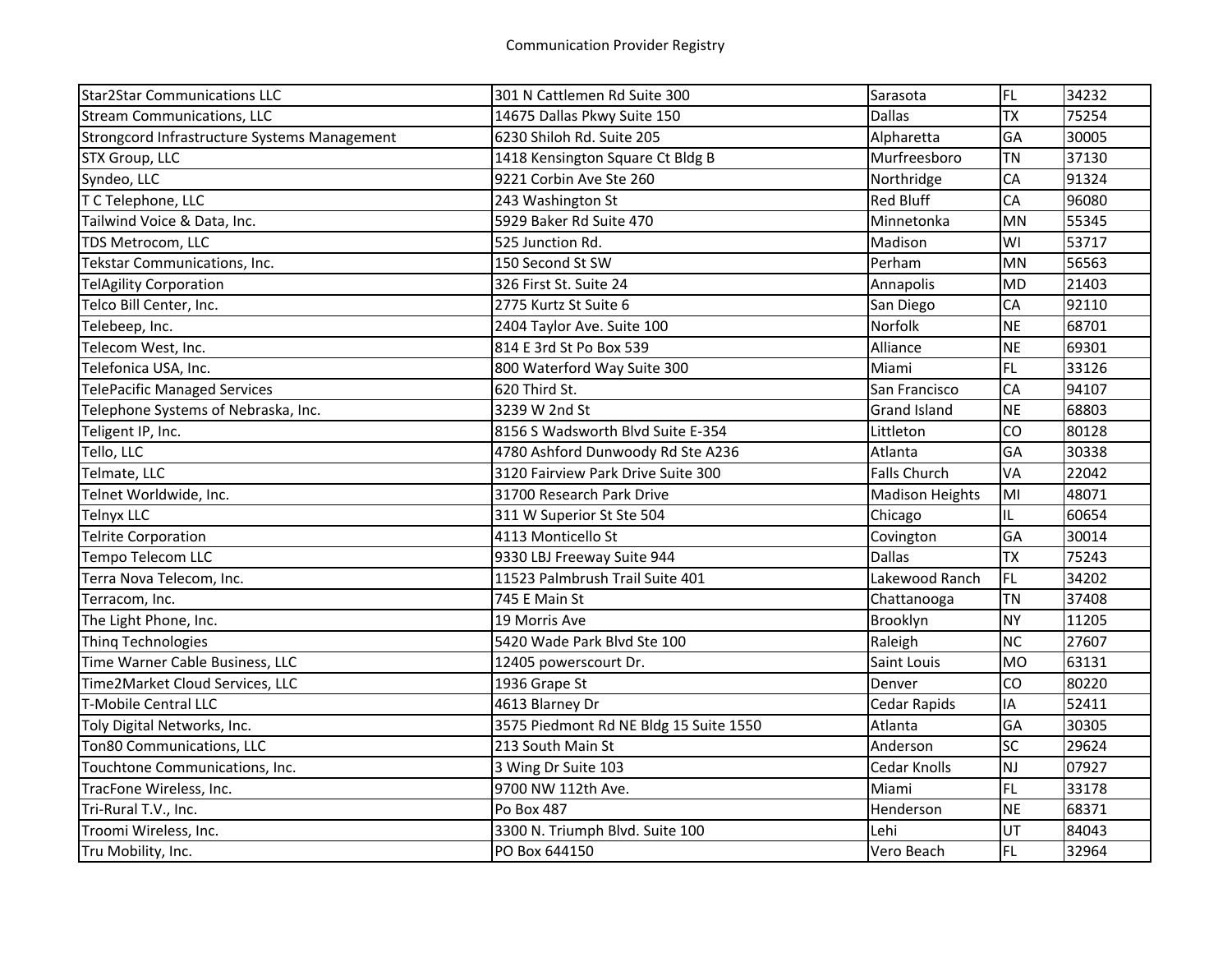| Truphone, Inc.                                      | 4819 Emperor Blvd Ste 400            | Durham        | NC        | 27703 |
|-----------------------------------------------------|--------------------------------------|---------------|-----------|-------|
| Twilio International, Inc.                          | 101 Spear St 1st Fl                  | San Francisco | CA        | 94105 |
| UComTel Inc.                                        | 384 Route 59                         | Airmont       | <b>NY</b> | 10952 |
| United States Cellular Corporation                  | 8410 W. Bryn Mawr Ave. Suite 700     | Chicago       | IL.       | 60631 |
| United States Cellular Operating Co of Greater Iowa | 8410 W Bryn Mawr Ave                 | Chicago       | IL        | 60631 |
| US LEC Communications, Inc.                         | 6801 Morrison Blvd.                  | Charlotte     | <b>NC</b> | 30340 |
| US South Communications, Inc.                       | 250 Williams St. Suite M100          | Atlanta       | GA        | 30303 |
| <b>USA Communications, LLC</b>                      | 920 E 56th St Suite B                | Kearney       | <b>NE</b> | 68847 |
| <b>USCOC of Nebraska/Kansas LLC</b>                 | 8410 W. Bryn Mawr Ave. Suite 700     | Chicago       | IL.       | 60631 |
| <b>USIPCommunications, LLC</b>                      | 3201 Northside Dr Suite 109          | Raleigh       | <b>NC</b> | 27615 |
| UVNV, Inc.                                          | 1550 Scenic Ave Ste 100              | Costa Mesa    | CA        | 92626 |
| Velocity, a Managed Services Company, Inc.          | 7130 Spring Meadows Dr. W.           | Holland       | OH        | 43528 |
| ViaSat, Inc.                                        | 6155 El Camino Real                  | Carlsbad      | CA        | 92009 |
| Visible Service LLC                                 | 10000 Park Meadows Dr Suite 200      | Lone Tree     | CO        | 80124 |
| Vodafone US Inc.                                    | 1615 Platte St Suite 02-115          | Denver        | CO        | 80202 |
| Voice Ring, Inc.                                    | 4300 W Lake Mary Blvd Suite 1010-346 | Lake Mary     | <b>FL</b> | 32746 |
| VolP Inovations, LLC                                | One Penn Center West Suite 400       | Pittsburgh    | PA        | 15276 |
| VolPly, LLC                                         | 301 Grant St Suite 270               | Pittsburgh    | PA        | 15219 |
| Vonage America, LLC                                 | 101 Crawfords Corner Suite 2416      | Holmdel       | NJ        | 07733 |
| Vonage Business, Inc.                               | 101 Crawfords Corner Suite 2416      | Holmdel       | NJ        | 07733 |
| Votacall, Inc.                                      | 1504 Providence Hwy. Suite 19        | Norwood       | MA        | 02062 |
| <b>Voyant Communications, LLC</b>                   | 550 W Adams St Suite 900             | Chicago       | IL        | 60661 |
| Voyzze Communications, Inc.                         | 39159 Paseo Padre Pkwy. Suite 206    | Fremont       | CA        | 94538 |
| Warp Networks, Inc.                                 | PO Box 336                           | Stuart        | <b>NE</b> | 68780 |
| Wave Nation, LLC                                    | 433 W Van Buren St Suite 410S        | Chicago       | IL        | 60607 |
| Weave Communications, Inc.                          | 1331 W Powell Way                    | Lehi          | UT        | 84043 |
| White Label Communications, LLC                     | 710 Springdale Dr                    | Exton         | PA        | 19341 |
| WiMacTel, Inc.                                      | 2225 E Bayshore Rd Suite 200         | Palo Alto     | CA        | 94303 |
| <b>WinDBreak Cable</b>                              | 1140 10th St                         | Gering        | <b>NE</b> | 69341 |
| Wing Tel, Inc.                                      | 50 West St Suite 402                 | New York      | <b>NY</b> | 10006 |
| Wirelessinet, LLC                                   | Po Box 4                             | Palisade      | <b>NE</b> | 69040 |
| Working Assets Funding Service, Inc.                | PO Box 88878                         | Carol Stream  | IL        | 60188 |
| XCast Labs, Inc.                                    | 1880 Century Park East Suite 612     | Los Angeles   | CA        | 90067 |
| Zefcom, LLC                                         | 4245 Kemp Blvd Suite 220             | Wichita Falls | <b>TX</b> | 76308 |
| Zen Communications, LLC                             | 548 Market St Suite 39254            | San Francisco | CA        | 94104 |
| Zirrus LLC                                          | 4171 W Hillsboro Blvd Suite 3        | Coconut Creek | <b>FL</b> | 33073 |
| Zito Midwest, LLC                                   | 102 S Main St                        | Coudersport   | PA        | 16915 |